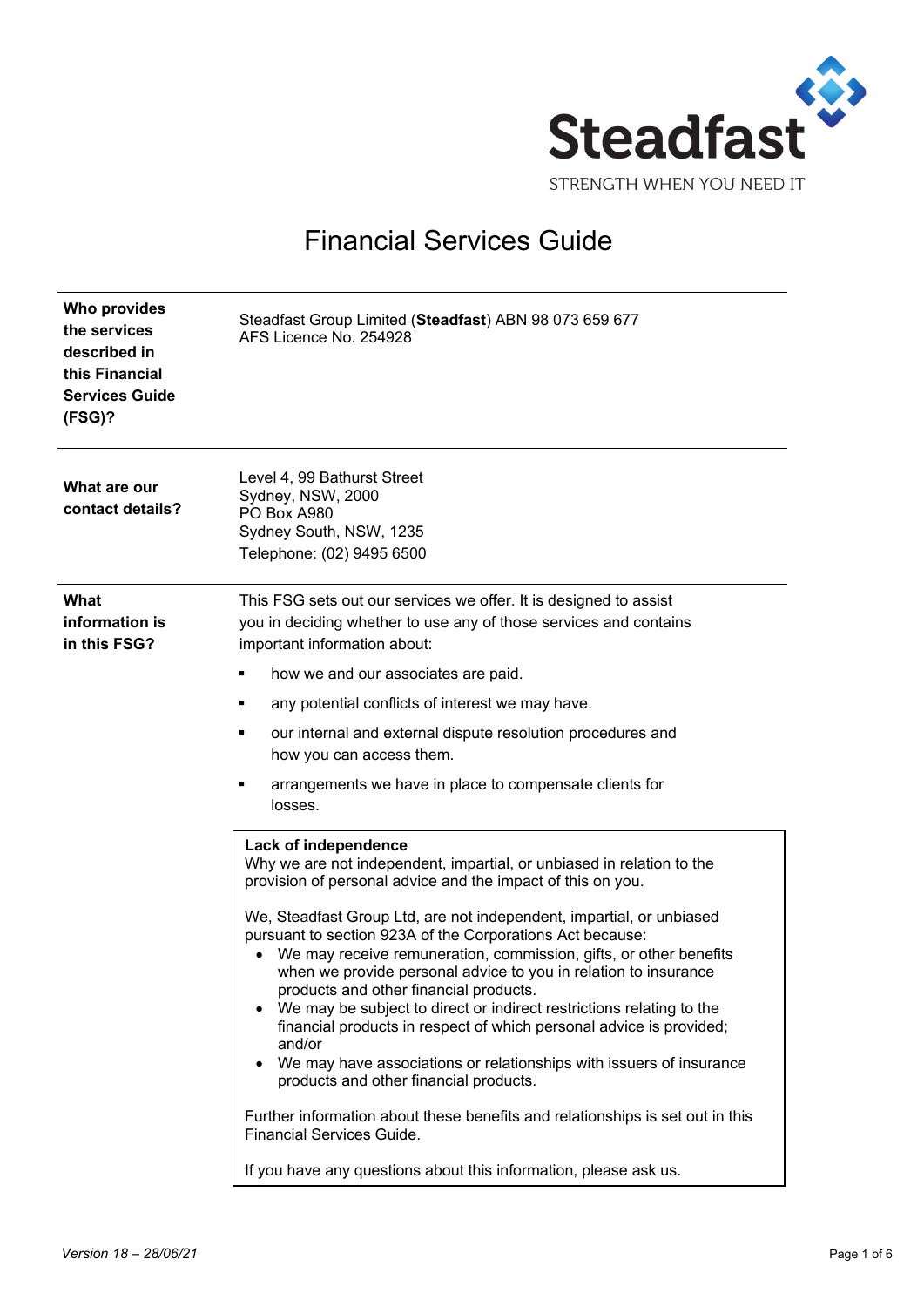

| From when<br>does this FSG<br>apply?                    | This FSG applies from 28/06/21 and remains valid unless another<br>FSG is issued to replace it.                                                                                                                                                                                                                                                                                                                           |
|---------------------------------------------------------|---------------------------------------------------------------------------------------------------------------------------------------------------------------------------------------------------------------------------------------------------------------------------------------------------------------------------------------------------------------------------------------------------------------------------|
| How can you<br>instruct us?                             | We do not provide advice or any services directly to the public.<br>If you require advice on any Steadfast products, you should<br>contact your Steadfast Network Broker. Contact details for<br>Steadfast Network Brokers can be found on our website,<br>www.steadfast.com.au<br>However, if you deal with one of our Authorised Representatives,<br>you should refer either to their FSG, or contact them for details. |
| Who is<br>responsible for<br>our financial<br>services? | Steadfast is responsible for the financial services it provides and<br>the distribution and content of this FSG.<br>Steadfast holds a current Australian Financial Services Licence no:<br>254928. The contact details for Steadfast are set out in this FSG.                                                                                                                                                             |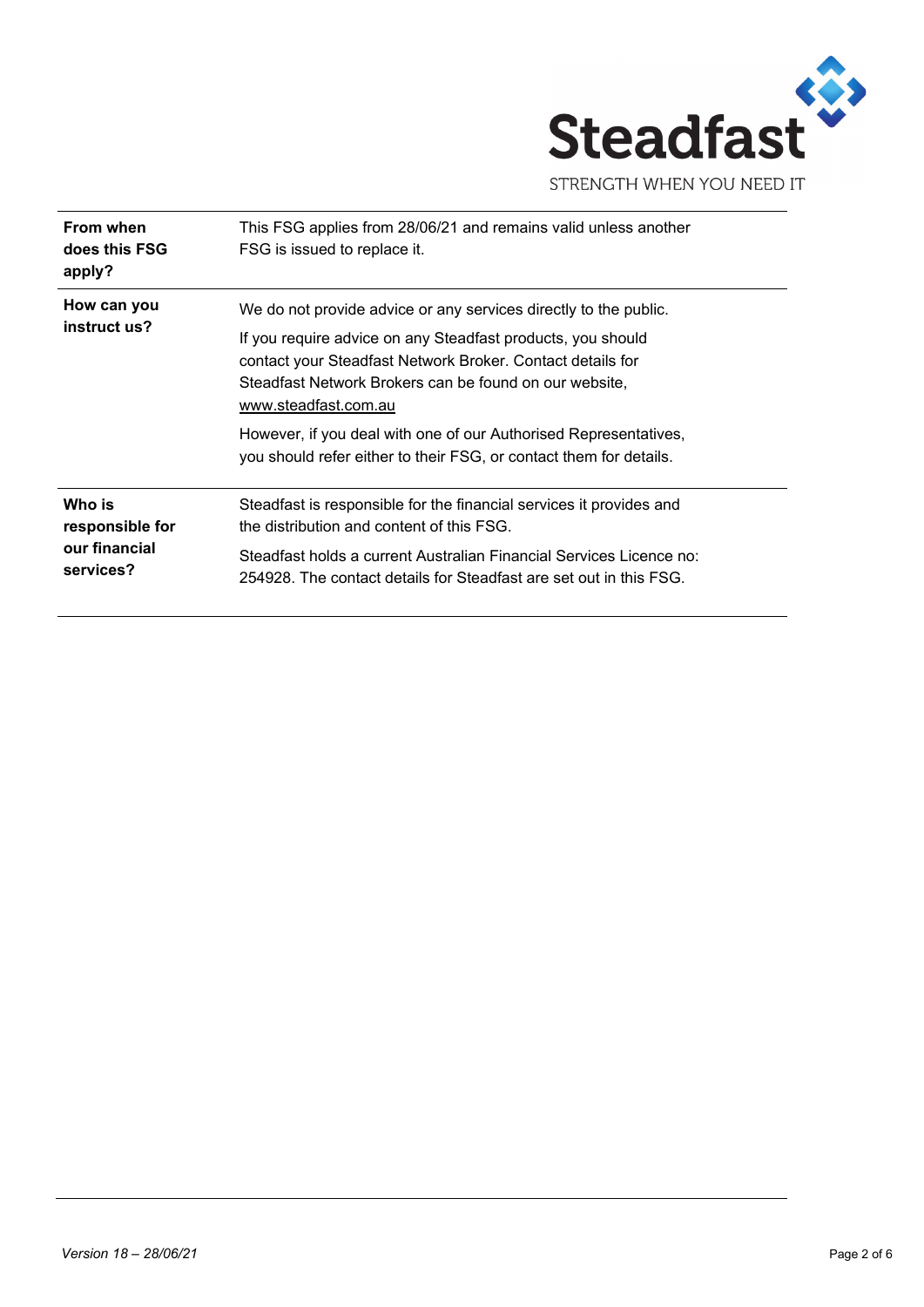

STRENGTH WHEN YOU NEED IT

| Do we have any<br>material<br>relationships or<br>associations<br>with the<br>insurers who<br>issue the<br>insurance<br>policies or any<br>other material<br>relationships? | Steadfast has arrangements with some insurers, underwriting agencies<br>and premium funders (Partners) under which the Partners may pay<br>Steadfast a marketing and administration fee of between $0.5 - 1.5\%$ of<br>base premium for each product arranged by a Steadfast Network Broker<br>with those Partners; or alternatively a professional services fee for access<br>to Steadfast regulatory & compliance support, marketing &<br>communications, data insights & access to technology platforms.<br>The professional services fee (PSF) is not determined by the volume of<br>the business that the Steadfast Network place with the Partners, with the<br>amount of the PSF not known to the Steadfast Network Brokers, so it<br>cannot influence recommendations to their clients. |
|-----------------------------------------------------------------------------------------------------------------------------------------------------------------------------|-------------------------------------------------------------------------------------------------------------------------------------------------------------------------------------------------------------------------------------------------------------------------------------------------------------------------------------------------------------------------------------------------------------------------------------------------------------------------------------------------------------------------------------------------------------------------------------------------------------------------------------------------------------------------------------------------------------------------------------------------------------------------------------------------|
|                                                                                                                                                                             | Steadfast is also a shareholder of some Partners.<br>Depending on the operating costs of Steadfast (including the costs of<br>services provided by Steadfast to our Steadfast Network Brokers) and the<br>amount of total business Steadfast Network Brokers place with<br>participating Partners in any financial year, some Steadfast Network<br>Brokers may receive a proportion of that marketing and administration fee<br>after the end of each financial year.                                                                                                                                                                                                                                                                                                                           |
|                                                                                                                                                                             | Steadfast provides Steadfast Network Brokers with access to a range of<br>services. These include (but are not exclusive to): model operating and<br>compliance tools, procedures, manuals and training, legal, technical, HR,<br>contractual liability advice and assistance, group insurance arrangements,<br>product comparison and placement support, claims support, group<br>purchasing arrangements and broker support services (to assist our<br>brokers to reduce operating costs, better assist their clients and<br>continually increase professionalism). These Steadfast Network Broker<br>services are funded by Steadfast, subsidised by Steadfast, or available<br>exclusively to Steadfast Network Brokers for a fee.                                                          |
|                                                                                                                                                                             | Steadfast is a shareholder in approximately 60 Steadfast Network<br>Brokerages.                                                                                                                                                                                                                                                                                                                                                                                                                                                                                                                                                                                                                                                                                                                 |
|                                                                                                                                                                             | If you deal with one of our Authorised Representatives, you should refer<br>either to their FSG, or contact them for details.                                                                                                                                                                                                                                                                                                                                                                                                                                                                                                                                                                                                                                                                   |
| Do we have any<br>other<br>associations or<br>relationships<br>which might<br>reasonably be<br>expected to<br>influence us?                                                 | Steadfast is also a shareholder in approximately 25 Steadfast<br><b>Underwriting Agencies.</b>                                                                                                                                                                                                                                                                                                                                                                                                                                                                                                                                                                                                                                                                                                  |
|                                                                                                                                                                             | Steadfast Network Brokers may place your insurance with one or<br>more of these agencies. Any placement will be on arm's-length<br>terms.                                                                                                                                                                                                                                                                                                                                                                                                                                                                                                                                                                                                                                                       |
|                                                                                                                                                                             | Steadfast Network Brokers have obligations to act in their clients'<br>best interests. Steadfast Underwriting Agencies act for insurers.                                                                                                                                                                                                                                                                                                                                                                                                                                                                                                                                                                                                                                                        |
|                                                                                                                                                                             | Steadfast is also a shareholder in approximately 7 complementary<br>businesses that support Steadfast brokerages via the services<br>they provide.                                                                                                                                                                                                                                                                                                                                                                                                                                                                                                                                                                                                                                              |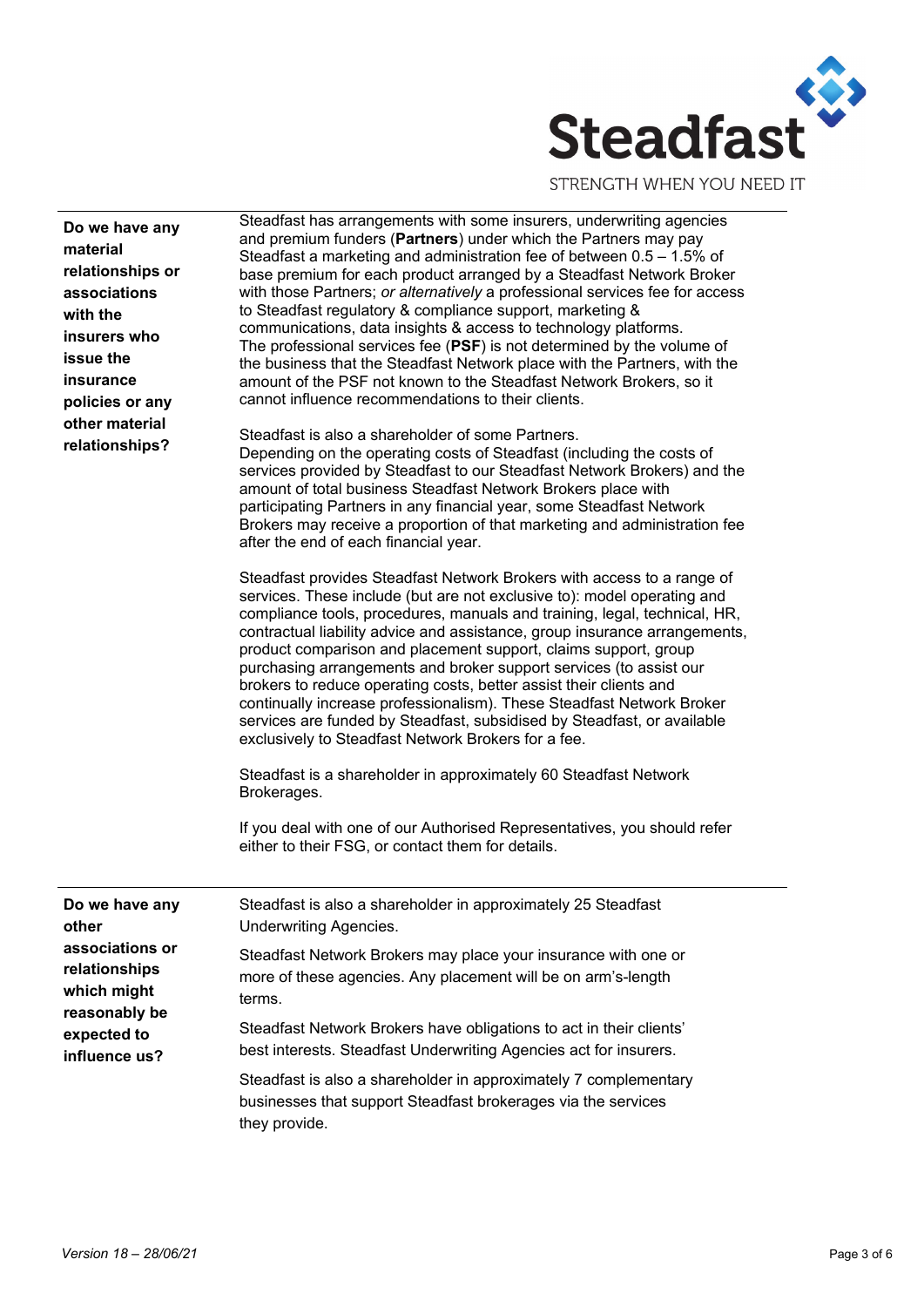

| What kinds of<br>financial<br>services are<br>you authorised<br>to provide to<br>me and what<br>kinds of<br>financial<br>product/s do<br>those services<br>relate to? | Steadfast is authorised to provide financial product advice on, and<br>deal in, general insurance products to retail and wholesale clients.                                                                                                                                                            |
|-----------------------------------------------------------------------------------------------------------------------------------------------------------------------|--------------------------------------------------------------------------------------------------------------------------------------------------------------------------------------------------------------------------------------------------------------------------------------------------------|
| <b>Will I receive</b><br>tailored advice<br>from Steadfast?                                                                                                           | No. We do not provide any advice directly to the public, but we<br>have direct contact with Steadfast Network Brokers. The advice<br>we provide is general in nature. We do not provide personal<br>advice.                                                                                            |
|                                                                                                                                                                       | The advice we give does not take into account any of your<br>particular objectives, financial situation or needs. For this reason,<br>before you act on our advice, you should consider the<br>appropriateness of the advice taking into account your own<br>objectives, financial situation or needs. |
|                                                                                                                                                                       | Before you make any decision about whether to acquire any<br>policy, we recommend that you obtain and read the product<br>disclosure statement for the policy.                                                                                                                                         |
|                                                                                                                                                                       | However, if you deal with one of our Authorised Representatives,<br>you should refer either to their FSG, or contact them for details.                                                                                                                                                                 |
| What<br>information do<br>vou maintain in<br>my file and can<br>I examine my<br>file?                                                                                 | We do not provide advice or have direct personal contact with the<br>public. Therefore, we do not hold any information, including<br>personal information, about you.                                                                                                                                  |
|                                                                                                                                                                       | However, if you deal with one of our Authorised Representatives,<br>you should refer either to their FSG, or contact them for details.                                                                                                                                                                 |
| How will I pay<br>for the services<br>provided?                                                                                                                       | You do not pay us any amount for our services. We receive a<br>professional services fee from our Partners for access to<br>Steadfast technology platforms together with strategic and<br>technological support.                                                                                       |
|                                                                                                                                                                       | However, if you deal with one of our Authorised Representatives,<br>you should refer either to their FSG, or contact them for details.                                                                                                                                                                 |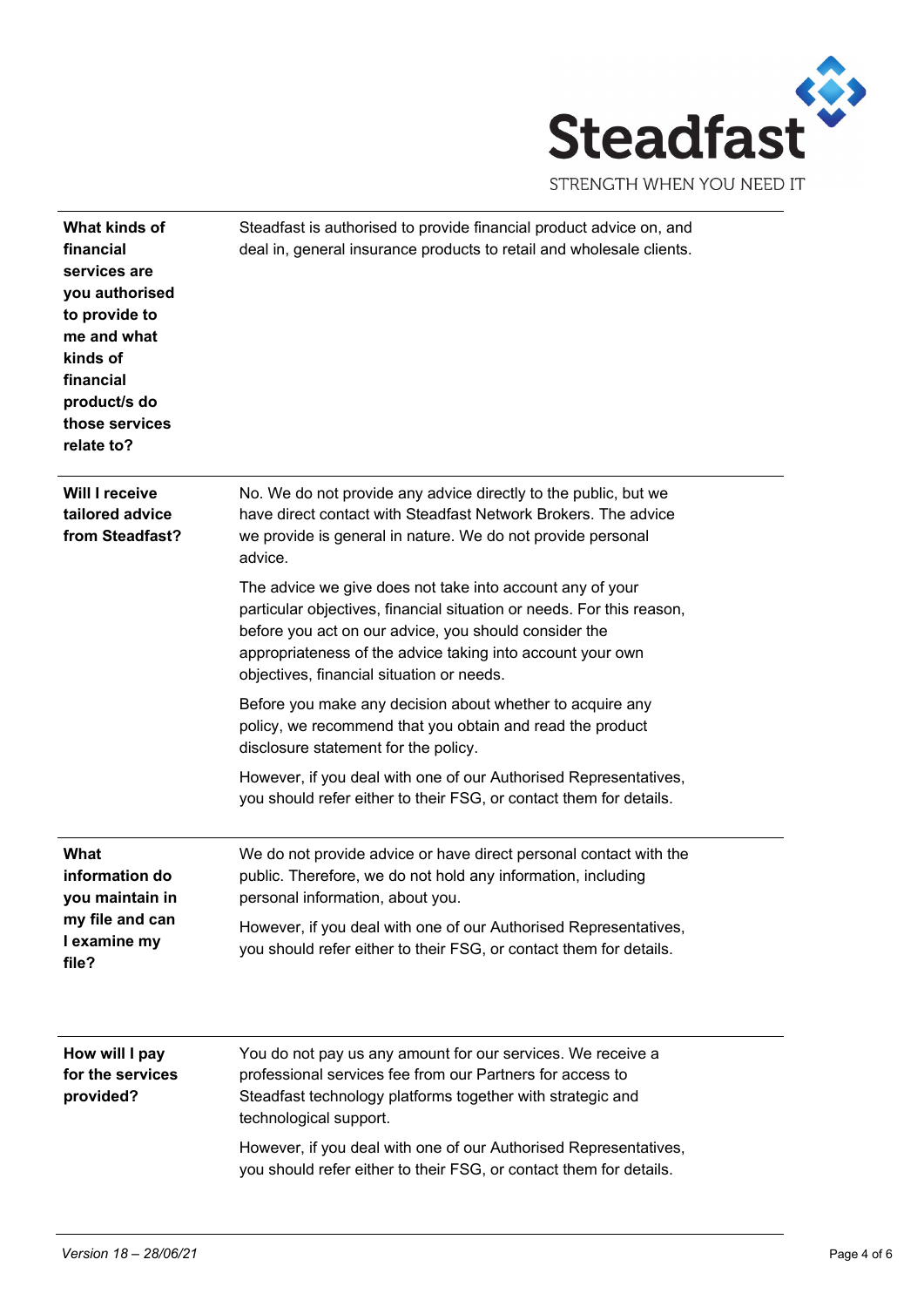

| Steadfast may receive between 0.5 and 1.5% of the base premium for each<br>How are any<br>Steadfast recommended policy issued by our Partners.<br>commissions,<br>fees or other<br>The payment will be based on the amount you pay for the insurance policy<br>(less any government fees or charges included in that policy).<br>benefits<br>calculated for<br>Alternatively, Steadfast may receive a professional services fee (PSF) from<br>providing the<br>our Partners to access Steadfast regulatory & compliance support, marketing<br>financial<br>& communications, data insights & access to technology platforms. Steadfast<br>services?<br>is also a shareholder of some Partners. This fee does not relate to the<br>financial services provided to you.<br>Steadfast expects to receive dividends from Steadfast Network Brokers and<br>Steadfast Underwriting Agencies in proportion to its shareholdings and may<br>make a net profit on any sale of such shareholdings.<br>to their FSG, or contact them for details.<br>Steadfast also receives between 0.5% and 0.75% of the funded<br>premiums that Steadfast Network Brokers arrange with each of<br>our premium funding partners.<br>1.<br><b>What should I</b><br>Contact us and tell us about your complaint. We will do<br>do if I have a<br>our best to resolve it quickly.<br>complaint?<br>2.<br>If your complaint is not satisfactorily resolved within 20<br>days, please contact Allan Reynolds of Steadfast via the<br>details noted at the beginning of this FSG. We will try and<br>resolve your complaint quickly and fairly. |  |                                                                                                |  |  |  |
|------------------------------------------------------------------------------------------------------------------------------------------------------------------------------------------------------------------------------------------------------------------------------------------------------------------------------------------------------------------------------------------------------------------------------------------------------------------------------------------------------------------------------------------------------------------------------------------------------------------------------------------------------------------------------------------------------------------------------------------------------------------------------------------------------------------------------------------------------------------------------------------------------------------------------------------------------------------------------------------------------------------------------------------------------------------------------------------------------------------------------------------------------------------------------------------------------------------------------------------------------------------------------------------------------------------------------------------------------------------------------------------------------------------------------------------------------------------------------------------------------------------------------------------------------------------------------------------------------------------|--|------------------------------------------------------------------------------------------------|--|--|--|
|                                                                                                                                                                                                                                                                                                                                                                                                                                                                                                                                                                                                                                                                                                                                                                                                                                                                                                                                                                                                                                                                                                                                                                                                                                                                                                                                                                                                                                                                                                                                                                                                                  |  |                                                                                                |  |  |  |
|                                                                                                                                                                                                                                                                                                                                                                                                                                                                                                                                                                                                                                                                                                                                                                                                                                                                                                                                                                                                                                                                                                                                                                                                                                                                                                                                                                                                                                                                                                                                                                                                                  |  |                                                                                                |  |  |  |
|                                                                                                                                                                                                                                                                                                                                                                                                                                                                                                                                                                                                                                                                                                                                                                                                                                                                                                                                                                                                                                                                                                                                                                                                                                                                                                                                                                                                                                                                                                                                                                                                                  |  |                                                                                                |  |  |  |
|                                                                                                                                                                                                                                                                                                                                                                                                                                                                                                                                                                                                                                                                                                                                                                                                                                                                                                                                                                                                                                                                                                                                                                                                                                                                                                                                                                                                                                                                                                                                                                                                                  |  |                                                                                                |  |  |  |
|                                                                                                                                                                                                                                                                                                                                                                                                                                                                                                                                                                                                                                                                                                                                                                                                                                                                                                                                                                                                                                                                                                                                                                                                                                                                                                                                                                                                                                                                                                                                                                                                                  |  | If you deal with one of our Authorised Representatives, you should refer either                |  |  |  |
|                                                                                                                                                                                                                                                                                                                                                                                                                                                                                                                                                                                                                                                                                                                                                                                                                                                                                                                                                                                                                                                                                                                                                                                                                                                                                                                                                                                                                                                                                                                                                                                                                  |  |                                                                                                |  |  |  |
|                                                                                                                                                                                                                                                                                                                                                                                                                                                                                                                                                                                                                                                                                                                                                                                                                                                                                                                                                                                                                                                                                                                                                                                                                                                                                                                                                                                                                                                                                                                                                                                                                  |  |                                                                                                |  |  |  |
|                                                                                                                                                                                                                                                                                                                                                                                                                                                                                                                                                                                                                                                                                                                                                                                                                                                                                                                                                                                                                                                                                                                                                                                                                                                                                                                                                                                                                                                                                                                                                                                                                  |  |                                                                                                |  |  |  |
|                                                                                                                                                                                                                                                                                                                                                                                                                                                                                                                                                                                                                                                                                                                                                                                                                                                                                                                                                                                                                                                                                                                                                                                                                                                                                                                                                                                                                                                                                                                                                                                                                  |  |                                                                                                |  |  |  |
| Complaints Authority (AFCA). If your complaint cannot be<br>resolved to your satisfaction by us, you have the right to<br>refer the matter to the AFCA. The AFCA can be contacted<br>at:                                                                                                                                                                                                                                                                                                                                                                                                                                                                                                                                                                                                                                                                                                                                                                                                                                                                                                                                                                                                                                                                                                                                                                                                                                                                                                                                                                                                                         |  | 3.<br>Steadfast is a member of the Australian Financial                                        |  |  |  |
|                                                                                                                                                                                                                                                                                                                                                                                                                                                                                                                                                                                                                                                                                                                                                                                                                                                                                                                                                                                                                                                                                                                                                                                                                                                                                                                                                                                                                                                                                                                                                                                                                  |  | Mailing address - Australian Financial Complaints<br>Authority, GPO Box 3, Melbourne, VIC 3001 |  |  |  |
|                                                                                                                                                                                                                                                                                                                                                                                                                                                                                                                                                                                                                                                                                                                                                                                                                                                                                                                                                                                                                                                                                                                                                                                                                                                                                                                                                                                                                                                                                                                                                                                                                  |  | Ph - 1800 931 678                                                                              |  |  |  |
|                                                                                                                                                                                                                                                                                                                                                                                                                                                                                                                                                                                                                                                                                                                                                                                                                                                                                                                                                                                                                                                                                                                                                                                                                                                                                                                                                                                                                                                                                                                                                                                                                  |  | Email - info@afca.org.au                                                                       |  |  |  |
|                                                                                                                                                                                                                                                                                                                                                                                                                                                                                                                                                                                                                                                                                                                                                                                                                                                                                                                                                                                                                                                                                                                                                                                                                                                                                                                                                                                                                                                                                                                                                                                                                  |  |                                                                                                |  |  |  |